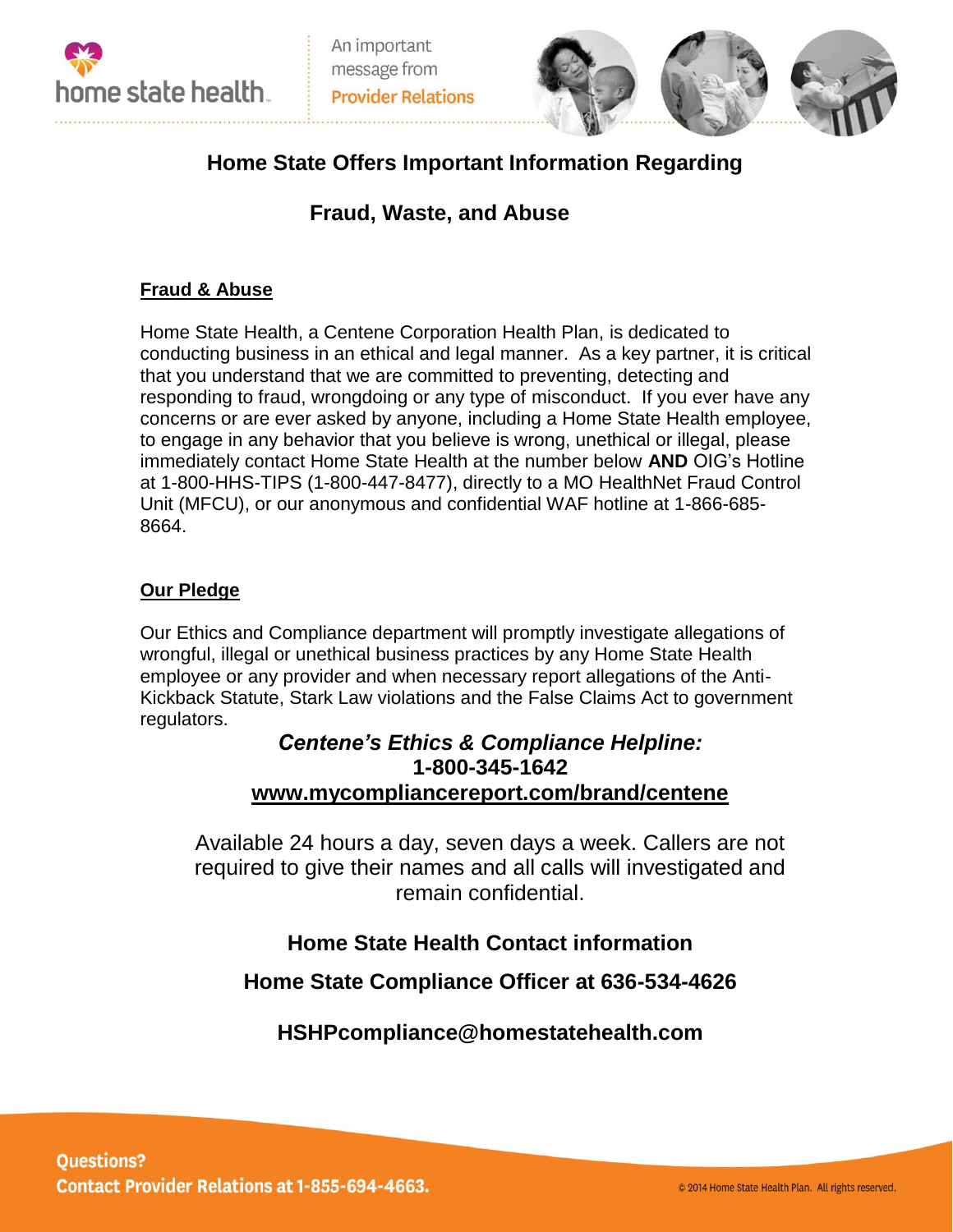



### **What Are Fraud, Waste and Abuse?**

Fraud refers to a false action that is used to gain something of value. Waste is the misuse of services. Abuse refers to overused or unneeded services.

#### **Fraud Statutes**

The **Anti-Kickback Statute** is a criminal statute that prohibits anyone (not only physicians) from knowingly and willfully offering, paying, soliciting, or accepting anything of value to induce or reward patient referrals or generate Medicare or Medicaid business. When contracting with physicians for services the following factors are required:

- There is a legitimate need for those services
- The services are provided as described in the contract
- Compensation is consistent with terms of provider agreement or contract and conducted in an arm's length transaction
- The arrangement is completely decoupled from the volume or value of Medicare or Medicaid business generated.

Violations of Anti-Kickback rules require proof of intent. Penalties can include fines, jail time, and exclusion from federal healthcare programs. The **Stark Law** is a strict liability statute that does not require proofs of intentmeaning even inadvertent infringements are illegal. Quite simply, it is illegal for physicians to refer patients for Medicare-insured "designated health services" clinical lab services, home health services, physical therapy, etc.—to an entity in which they (or a comprehensive list of related family members) have a financial stake. Penalties for Stark violations can include fines, jail time and exclusion from federal health care programs.

Secure Portal Registration: If you haven't already do so, please go to www.HomeStateHealth.com to register for our Secure Portal. Functions on the portal include: Verification of eligibility, submission of claims, entering authorizations, viewing patient care gaps, etc. Use of the portal is FREE for all services!

#### Electronic Funds Transfer / Electronic Remittance Advice

- Home State Health Plan partners with PaySpan Health for EFT/ERA services.
- · Please register with PaySpan Health at www.payspanhealth.com